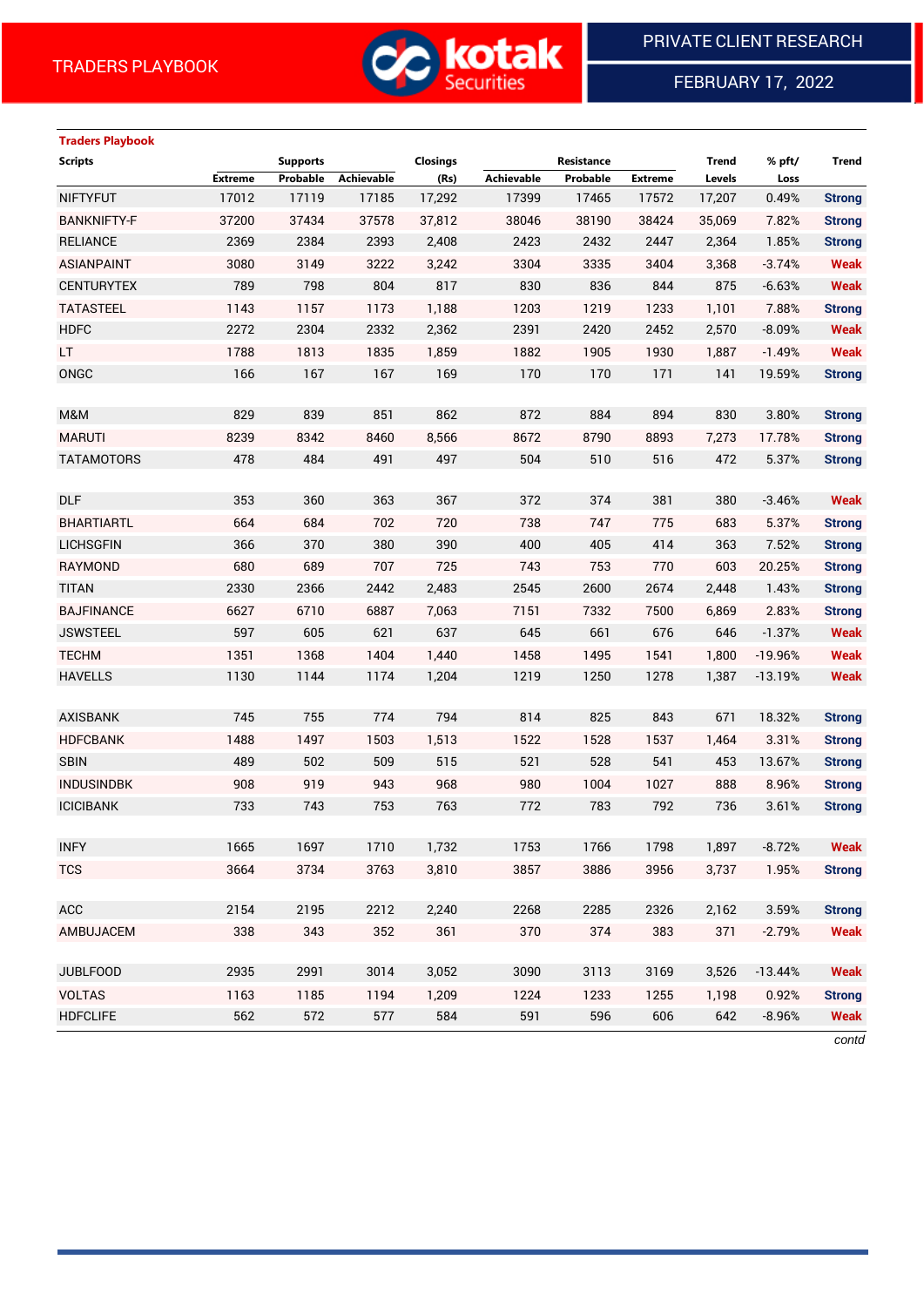#### **Closing Pricess**

Closing price is that price at which a scrip closes on the previous day. Traders can start their intraday trade on this level. The stock or index should sustain above or below the closing price else you should exit the trade. Ideally, half a percent should be the stop loss above or below the closing price to enter the trade.

#### **Trend**

Trend is the level at which the tendency of Indices and Stocks can be identified. For best results, you can use the 'Trend Remarks' to trade. A 'Weak' trend means that traders can trade with a negative bias. If the trend is 'Strong', you can trade long with a positive bias. Base price should be the closing price.

#### **Achievable (Supp/Resis)**

It is the price which can be achieved if the Index/Stock trades above or below the closing price. During normal course of trading, first levels are important as one can take profits around first resistance and supports levels.

#### **Probable (Supp/Resis)**

It's a second resistance/support and can be achieved if stocks/indices are in trending mode. Events can lead stocks and indices to reach these levels.

#### **Extreme levels**

Sometimes, the stocks fall or rise to their average lowest or highest levels FOR THE DAY and that may act as an excellent contra buying or selling opportunity with a stop loss given in the table. This means buying around extreme support and selling around extreme resistance strictly with a given stop loss. For e.g. If the extreme support for Nifty is given at 5605, and in case the market comes down to similar levels, then you can initiate long positions with the given 'stop loss for long' in the column, say at 5585. If it breaks 5585 then the trader must exit the position. This is valid on both the sides.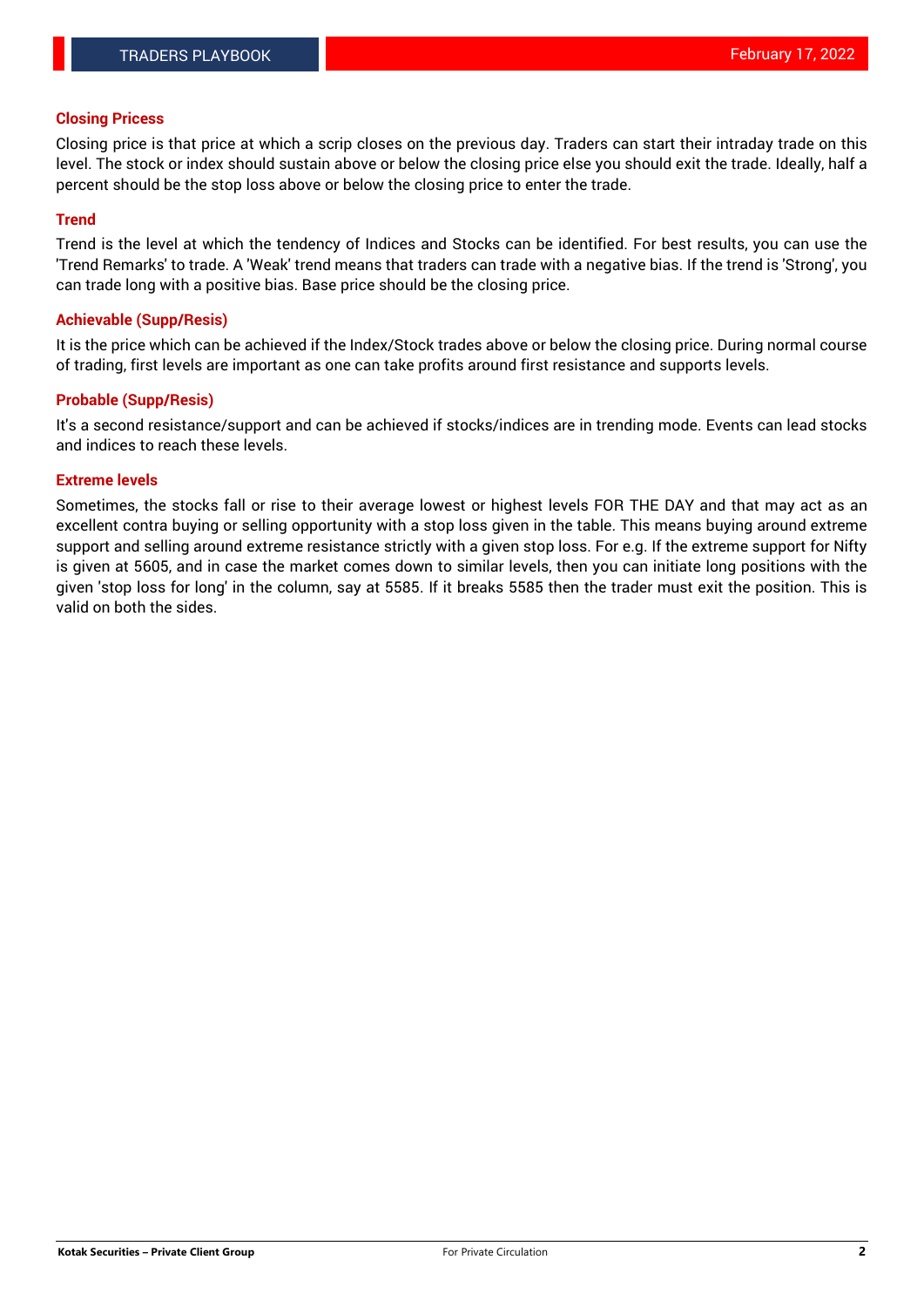#### **RATING SCALE (PRIVATE CLIENT GROUP)**

| <b>BUY</b>             | -                        | A condition that indicates a good time to buy a stock. The exact circumstances of the signal will be determined by the indicator that an<br>analyst is using.  |
|------------------------|--------------------------|----------------------------------------------------------------------------------------------------------------------------------------------------------------|
| <b>SELL</b>            | $\qquad \qquad -$        | A condition that indicates a good time to sell a stock. The exact circumstances of the signal will be determined by the indicator that an<br>analyst is using. |
| <b>Stop Loss Order</b> | $\overline{\phantom{0}}$ | An instruction to the broker to buy or sell stock when it trades beyond a specified price. They serve to either protect your profits or<br>limit your losses.  |

#### **FUNDAMENTAL RESEARCH TEAM (PRIVATE CLIENT GROUP)**

**Shrikant Chouhan Arun Agarwal Amit Agarwal, CFA Hemali Dhame** Head of Research Auto & Auto Ancillary Transportation, Paints, FMCG Banking & Finance shrikant.chouhan@kotak.com arun.agarwal@kotak.com agarwal.amit@kotak.com Hemali.Dhame@kotak.com

**Jatin Damania Purvi Shah Rini Mehta K. Kathirvelu** Metals & Mining, Midcap **Pharmaceuticals** Research Associate Support Executive jatin.damania@kotak.com [purvi.shah@kotak.com](mailto:purvi.shah@kotak.com) rini.mehta@kotak.com [k.kathirvelu@kotak.com](mailto:k.kathirvelu@kotak.com)  $+91$  22 6218 6440  $+91$  22 6218 6432

**Sumit Pokharna Pankaj Kumar** sumit.pokharna@kotak.com pankajr.kumar@kotak.com +91 22 6218 6438 +91 22 6218 6434

Oil and Gas, Information Tech Construction, Capital Goods & Midcaps

+91 22 6218 5408 +91 22 6218 6443 +91 22 6218 6439 +91 22 6218 6433

**TECHNICAL RESEARCH TEAM (PRIVATE CLIENT GROUP)**

**Shrikant Chouhan Amol Athawale Sayed Haider** [shrikant.chouhan@kotak.com](mailto:shrikant.chouhan@kotak.com) [amol.athawale@kotak.com](mailto:amol.athawale@kotak.com) Research Associate +91 22 6218 5408 +91 20 6620 3350 [sayed.haider@kotak.com](mailto:sayed.haider@kotak.com)

# +91 22 62185498

# **DERIVATIVES RESEARCH TEAM (PRIVATE CLIENT GROUP)**

 $+91$  22 6218 5497

**Sahaj Agrawal Prashanth Lalu Prasenjit Biswas, CMT, CFTe** [sahaj.agrawal@kotak.com](mailto:sahaj.agrawal@kotak.com) [prashanth.lalu@kotak.com](mailto:prashanth.lalu@kotak.com) [prasenjit.biswas@kotak.com](mailto:prasenjit.biswas@kotak.com)